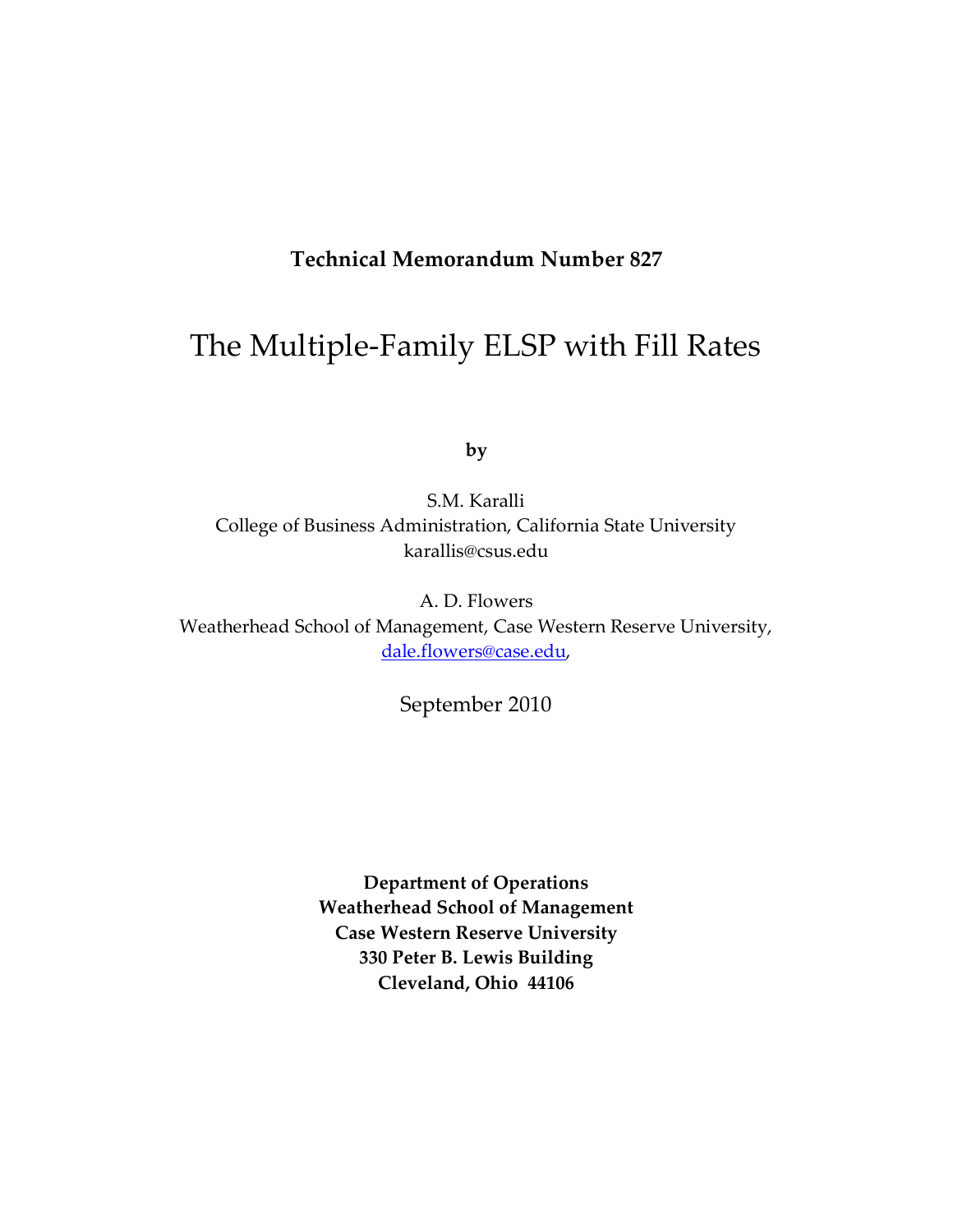# The Multiple-Family ELSP with Fill Rates

S.M. Karalli*<sup>∗</sup>*

*College of Business Administration, California State University, Sacramento, 6000 J Street, Sacramento, CA 95819 Email:* karallis@csus.edu

A.D. Flowers

*Department of Operations, Weatherhead School of Management, Case Western Reserve University, 10900 Euclid Avenue, Cleveland, OH 44106 Email:* dale.flowers@case.edu

September 13, 2010

#### **Abstract**

We revisit the Multiple Family Economic Lot scheduling Problem with safety stocks (MFELSP-SS) [\[1\]](#page-20-0). In this technical note we focus our attention on safety stock maintained to meet fill rate requirements, again considering them explicitly in the formulation.

Differences between service level and fill rate criteria are discussed. A solution procedure for the MFELSP with fill rates (MFELSP-FR) is presented for this model.

*Subject classifications:*

inventory/production: approximations/heuristics, multi-item, multifamily, safety stock;

production/scheduling: applications, approximations/heuristics, cyclic schedule *Area of review:* Manufacturing, Service, Supply Chain Operations

*<sup>∗</sup>*Corresponding author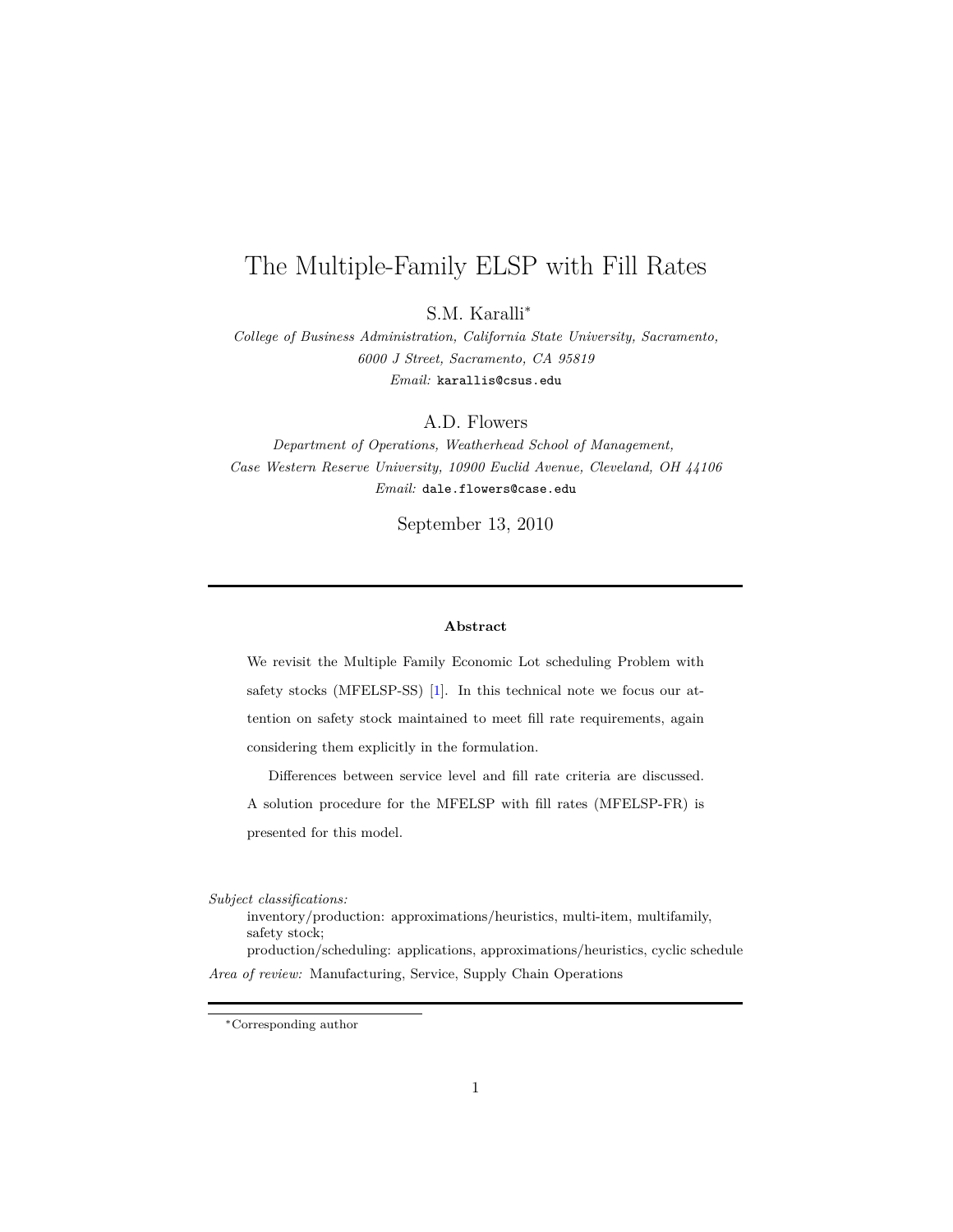# **1 Background**

Consider an item, whose demand is normally distributed with mean  $d = 1000$ units per period and standard deviation of demand  $\sigma = 400$  units per period, is scheduled for production every *t* periods. Safety stock must be maintained in order to meet a predetermined service criteria. [Figure 1](#page-5-0) depicts the behavior of safety stock as a function of time when held (a) to hedge against stockouts, with service level requirements of  $SL = 95\%$ ,  $SL = 97\%$ , and  $SL = 98\%$  (dashed curves), and (b) to meet fill-rate requirements of  $f = 95\%$ ,  $f = 97\%$ , and  $f = 98\%$  (solid curves).

**Service Level Safety Stock.** Safety stock held to hedge against stockouts varies with time according to the expression 400*z √ t* where *z* is the standard normal variate (or safety factor) corresponding to the required service level (one minus the probability that a stock out will occur) in the time interval  $t \in (0, 30)$ .

**Fill-Rate Safety Stock** When considering the fill rate, one seeks to determine a product's expected excess demand, which cannot be filled from inventory so that  $(1)$  below holds, where the LHS,  $f$ , is the required fill rate for the item under consideration.

<span id="page-2-0"></span>
$$
f = \frac{q}{q + e} \tag{1}
$$

The quantity on hand, *q*, at the beginning of the inventory cycle id defined in  $(2)$ . The right hand side of  $(2)$  is the sum of the mean demand between production runs and the safety stock required to meet the required fill rate, *f*.

<span id="page-2-1"></span>
$$
q = dt + z\sigma\sqrt{t}
$$
 (2)

The expected shortage, *e*, is the demand expected to exceed *q* given  $z\sigma\sqrt{t}$  units of safety stock, is defined in  $(3)$ . The denominator in  $(1)$  is the expected demand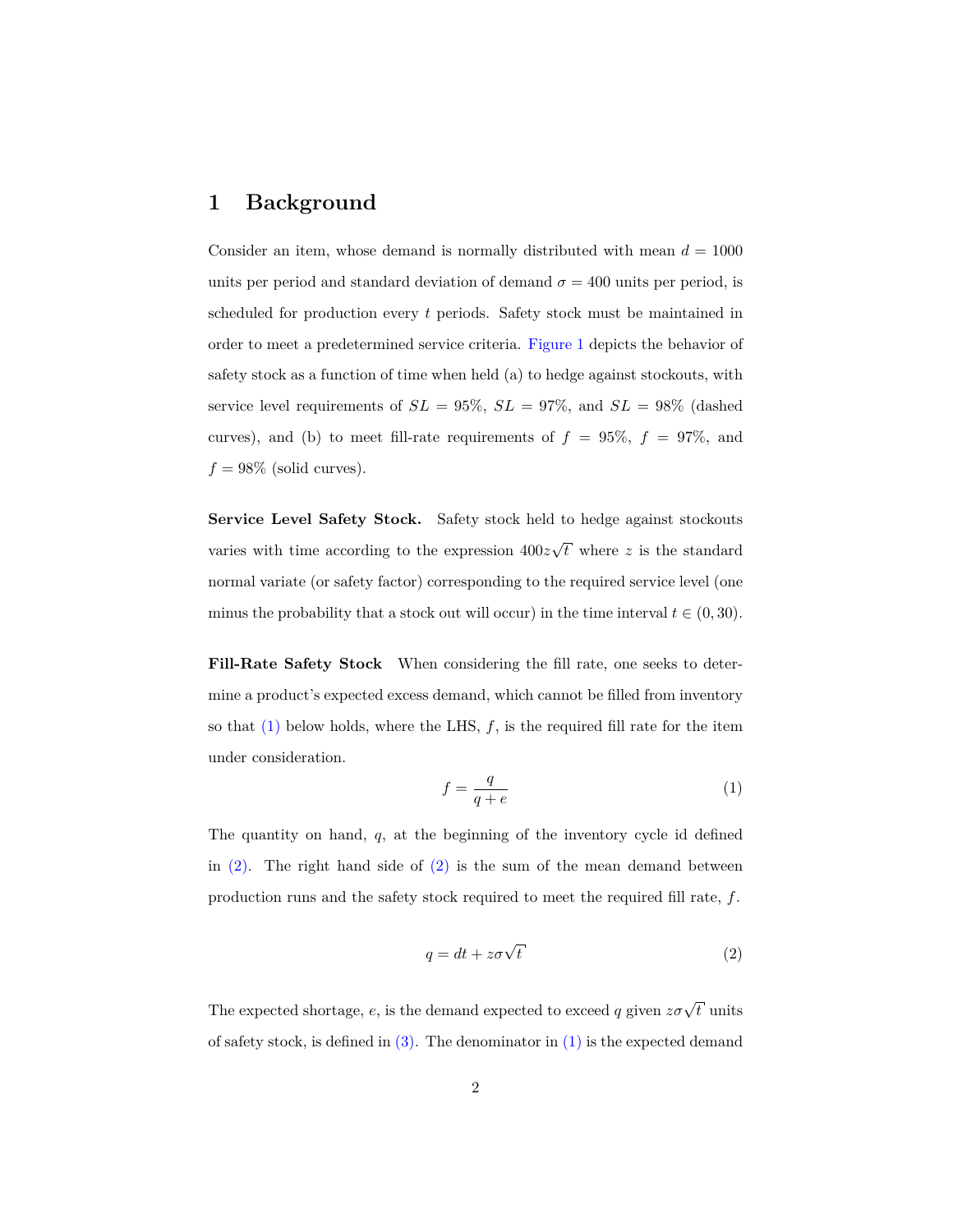given *q* units were in stock.

<span id="page-3-0"></span>
$$
e = E(z)\sigma\sqrt{t}
$$
 (3)

where,  $E(z)$ , given in  $(4)$ , is the partial expectation evaluated at a value of z that satisfies the identity in [\(1\).](#page-2-0)

<span id="page-3-1"></span>
$$
E(z) = \frac{1}{2\pi} \int_{z}^{\infty} (x - z) e^{-\frac{x^2}{2}} dx
$$
 (4)

We combine  $(1)$ ,  $(2)$ ,  $(3)$ , and  $(4)$  to yield  $(5)$ , below.

<span id="page-3-2"></span>
$$
E(z) - \left(\frac{1-f}{f}\right)\left(\frac{dt}{\sigma\sqrt{t}} + z\right) = 0\tag{5}
$$

We can now express  $t$  in terms of  $z$  as follows in  $(6)$  below

<span id="page-3-3"></span>
$$
\sqrt{t} = \left[ \left( \frac{f}{1-f} \right) E(z) - z \right] \left( \frac{\sigma}{d} \right) \tag{6}
$$

<span id="page-3-5"></span>**Property 1.** An increase (decrease) in *t* requires a decrease (increase) in *z* to maitain the identitly in [\(1\).](#page-2-0)

*Proof.* Using [\(1\)](#page-2-0) and [\(3\),](#page-3-0) we can write [\(7\)](#page-3-4) below.

<span id="page-3-4"></span>
$$
\frac{dt + z\sigma\sqrt{t}}{dt + z\sigma\sqrt{t} + E(z)\sigma\sqrt{t}} = f \tag{7}
$$

Because  $\frac{\partial E(z)}{\partial z}$  < 0 [\[2\]](#page-20-1), maintaining the identity in [\(7\)](#page-3-4) requires a reduction in the value of *z* to raise the value of the denominator of the LHS of **??** when *t*, in  $\Box$ the numerator, increases.

**Property 2.** The safety stock function,  $ss = z\sigma\sqrt{t}$ , increases with *t*, reaches a maximum point and then decreases.

*Proof.* By Property [1](#page-3-5) *z* is a decreasing function of *t* for any given fill-rate, *ss*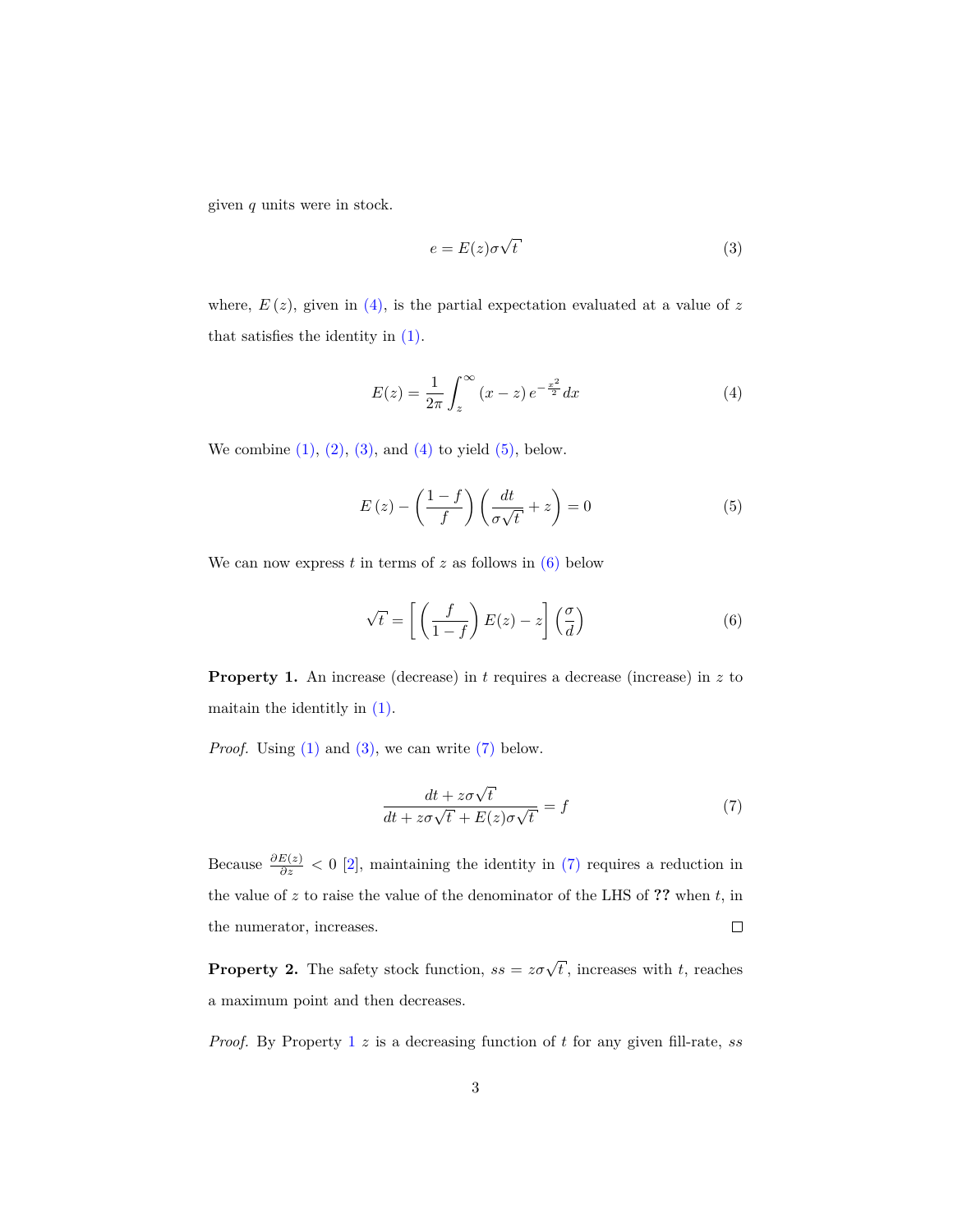continues to rise until  $z = 0$  where  $t_0 = \left[ \left( \frac{\sigma}{d} \right) \left( \frac{f}{1-f} \right) \right] \frac{1}{2\pi}$ . With  $z < 0$  to the right of  $t_0$ , *ss* is decreasing  $\forall t > t_0$ .  $\Box$ 

Property [1](#page-3-5) can be seen on the 95%, 97%, and 98% fill-rate curves in [Fig](#page-5-0)[ure 1.](#page-5-0) The hollow circles on these curves are points where the value of *z* is zero, that is, where the identity in  $(8)$  holds. Safety stock requirements drop below zero as shown on the 95% and 97% fill-rate curves to the right of the filled circles, where the order quantity,  $q$ , required to satisfy  $f$  is smaller than the mean demand the replenishment cycle.

<span id="page-4-0"></span>
$$
\sqrt{t} = \frac{1}{\sqrt{2\pi}} \left(\frac{\sigma}{d}\right) \left(\frac{f}{1-f}\right) \tag{8}
$$

**Fill Rate Safety Factors.** Property [3](#page-4-1) of the fill-rate safety factor will be useful in the development of an efficient solution algorithm.

<span id="page-4-1"></span>**Property 3.** (The Fill-Rate Safety Factor Upper Bound) *∀ f* ∈ (0, 1),  $\exists! z_0^f \ni (z_0^f) - z_0^f = 0$  (see [\(7\)\)](#page-3-4).

*Proof.* When  $z = z_0^f$ , the value of *t* is 0. Values of  $z \geq z_0^f$  imply  $\sqrt{t} \leq 0$  and are therefore not in the domain of values of *z* for *f*.  $\Box$ 

Property [3](#page-4-1) is illustrated in [Figure 2.](#page-6-0) Safety factor curves for  $f = 90\%$ (dark gray), 95% (gray), and 98% (black) displayed for an item with  $d = 1000$ and  $\sigma = 400$ . When  $t = 0$ ,  $z_0^{90\%} = 0.901$ ,  $z_0^{95\%} = 1.159$ , and  $z_0^{98\%} = 1.485$ .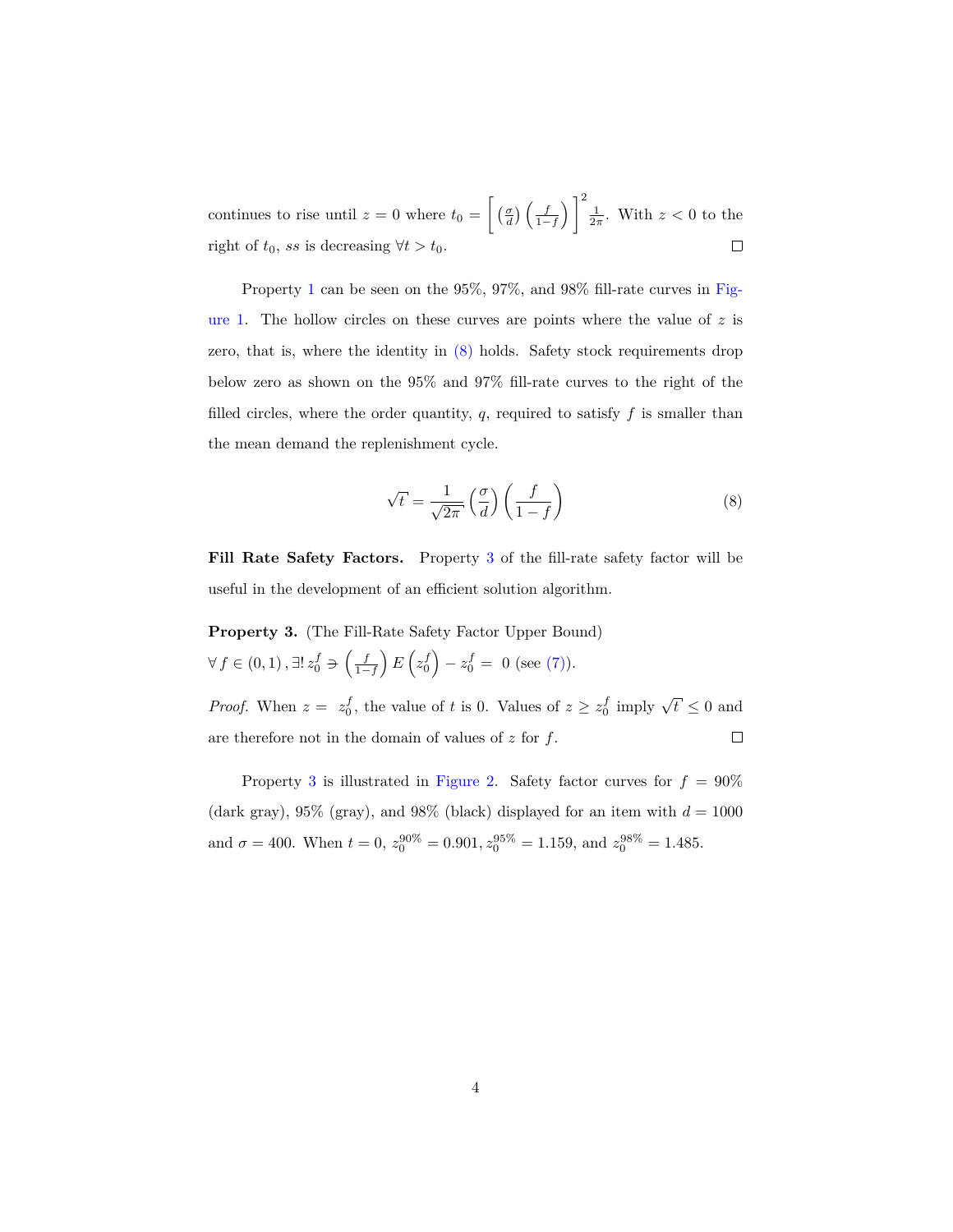<span id="page-5-0"></span>

Figure 1: Requirements of (a) service level safety stock (dashed curves), and (b) fill-rate safety stock (solid curves) as a function of time for an item with  $d = 1000$  units per period, and  $\sigma = 400$  units per period.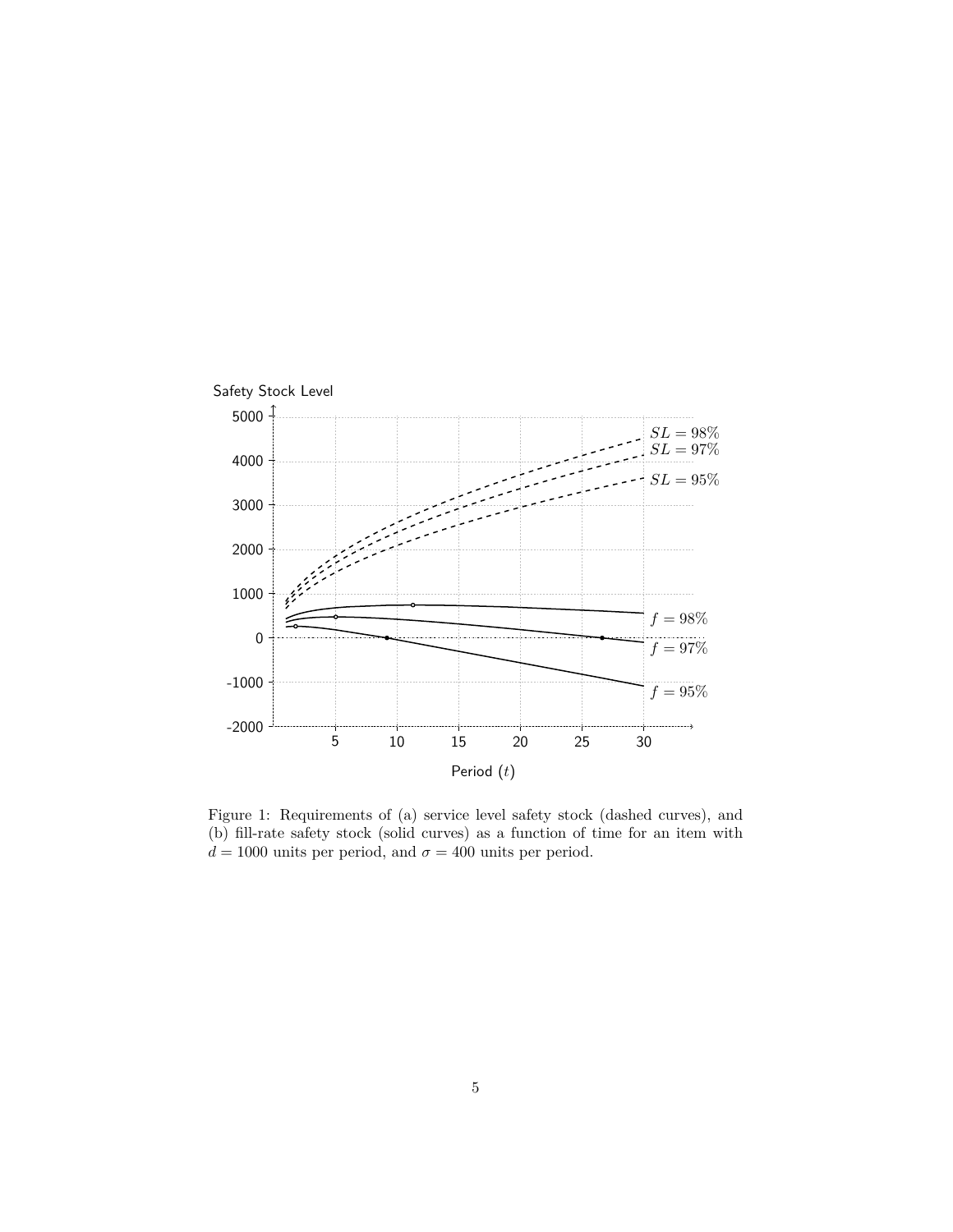

<span id="page-6-0"></span>Figure 2: Upperbound of the safety factor, *z*, determined exclusesively by the fill rate,  $f$ .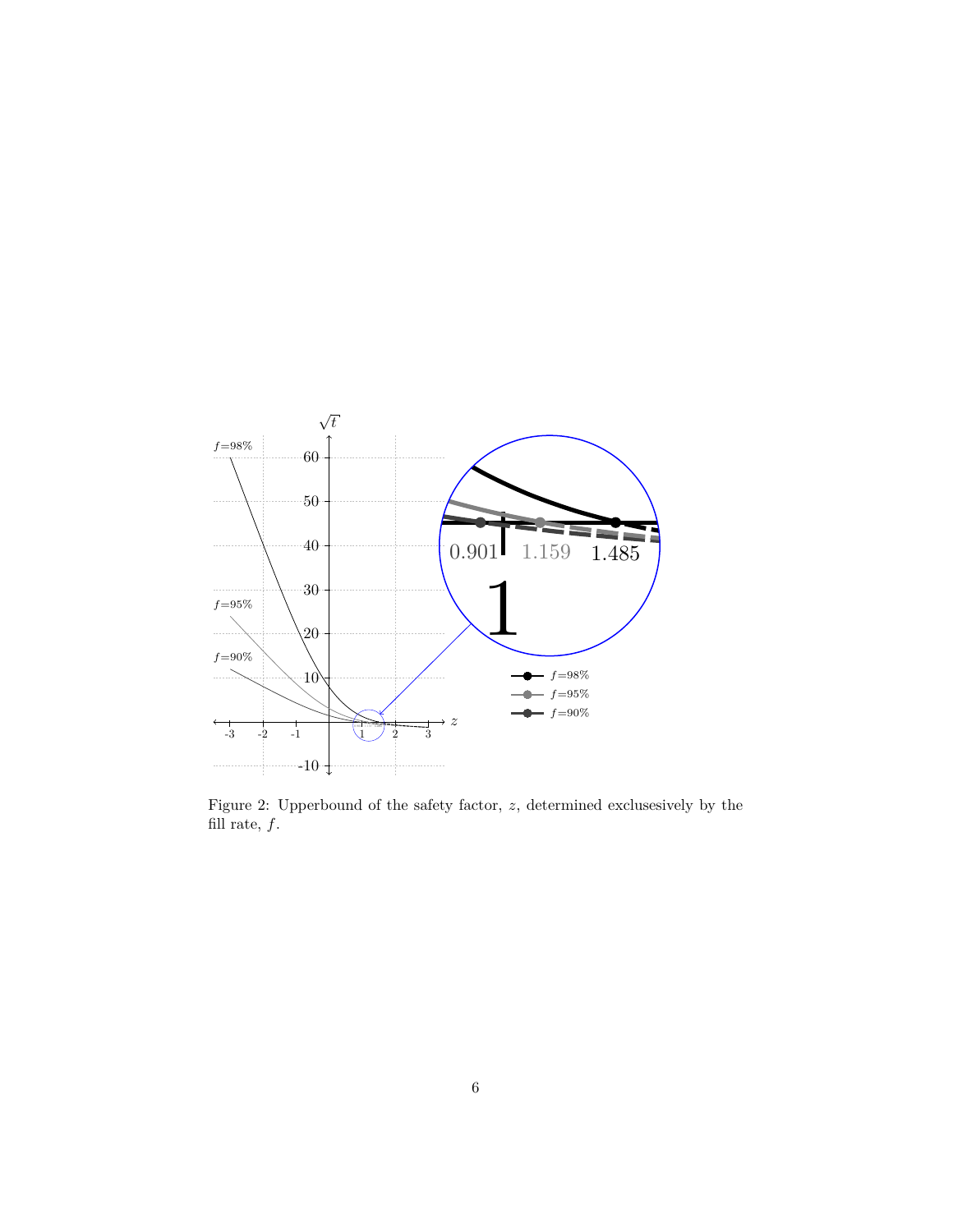# **2 The Family Planning Problem with Fill Rates (FPP-FR)**

### **The following parameters are inputs to the FPP-FR:**

- *S*<sup>*i*</sup> Setup time for family *i*,  $i \in \mathbb{N}$
- *s*<sub>*ij*</sub> Setup time for the *j*<sup>th</sup> item in family *i*,  $(i, j) \in \mathbb{N} \times \mathbb{N}$
- *A<sup>i</sup>* Setup cost for family *i*
- $a_{ij}$  Setup cost for item *j* in family *i*
- *dij* Demand mean for item *j* in family *i*
- *σij* Demand standard deviation for item *j* in family *i*
- $p_{ij}$  Production rate for item *j* in family *i*
- $\rho_{ij}$  $d_{ij}$  $\frac{a_{ij}}{p_{ij}}$ , production capacity needed by item *j* in family *i*
- $\rho$  =  $\sum_{i \in \mathbb{N}} \sum_{j \in \mathbb{N}} \frac{d_{ij}}{p_{ij}}$  $\frac{a_{ij}}{p_{ij}}$ , total production capacity required
- $h_{ij}$  Inventory carry cost for item *j* in family *i*
- $f_{ij}$  Required fill rate for item *j* in family *i*
- *z*<sub>*ij*</sub> Standard deviation from **N** $(0, 1)$  corresponding to  $f_{ij}$

### **The decision variables of the problem are:**

- *T* Length of basic period
- *K<sup>i</sup>* Multiplier of family *i*
- $k_{ij}$  Multiplier for item *j* in family *i*

#### **The following notation will appear in the discussion:**

- $C(\cdot)$  Cost function evaluated at (*·*)
- $G(\cdot)$  Feasibility constraint (see the formulation below)
- $F(\cdot)$  Fill rate identity constraint (see the formulation below)
- N Set of subscripts of *i* or *j* from 1 to *N*
- **K**  $N$ *−*vector of  $K_i$ s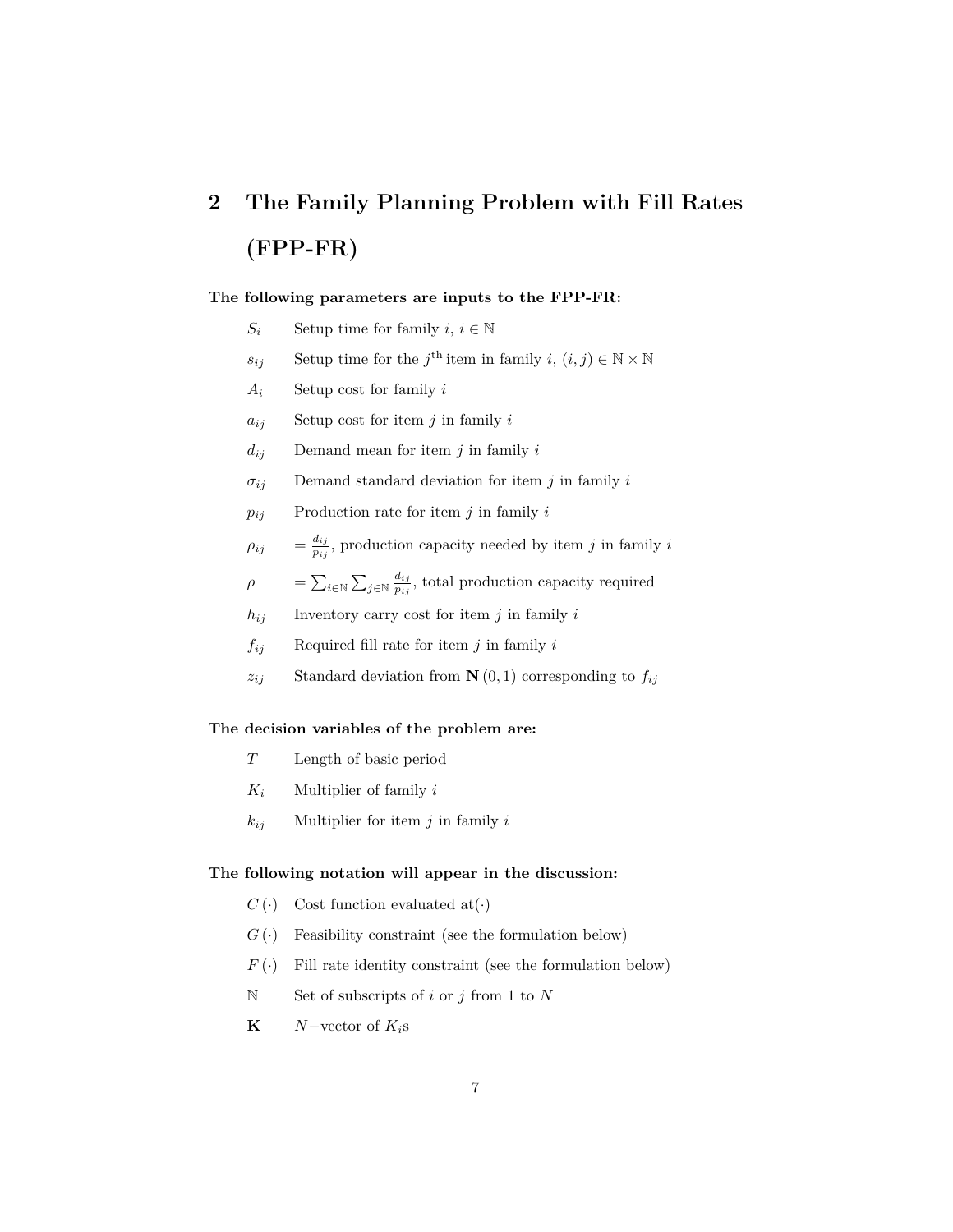- **k** *N* × *N−*matrix of  $k_{ij}$ s
- $k_i$ . Vector of all item multipliers in family *i*
- $\mathbb{P}$  = { $2^p : p \in \mathbb{Z}_+$ }, set of integer powers of two.

$$
T_{ij} = T K_i k_{ij}
$$

**Problem Formulation** The firm's objective is to find  $(T, K, k)$  so as to minimize the total average cost, given in [\(9\).](#page-8-0)

<span id="page-8-0"></span>
$$
C(T, \mathbf{K}, \mathbf{k}) = \sum_{i \in \mathbb{N}} \left( \frac{A_i}{TK_i k_{ij}} + \sum_{j \in \mathbb{N}} \frac{a_{ij}}{TK_i k_{ij}} + b_{ij} TK_i k_{ij} + g_{ij} \sqrt{TK_i k_{ij}} \right) \tag{9}
$$

<span id="page-8-1"></span>
$$
G(T, \mathbf{K}, \mathbf{k}) = \sum_{i \in \mathbb{N}} \frac{S_i}{K_i} + \sum_{i \in \mathbb{N}} \sum_{j \in \mathbb{N}} \frac{s_{ij}}{K_i k_{ij}} - (1 - \rho) T \le 0
$$
 (10)

<span id="page-8-2"></span>
$$
F(f_{ij}, d_{ij}, \sigma_{ij}, T_{ij}) = \sqrt{T_{ij}} - \left(\frac{\sigma_{ij}}{d_{ij}}\right) \left[E(z_{ij}) \left(\frac{f_{ij}}{1 - f_{ij}}\right) - z_{ij}\right] = 0 \quad (11)
$$

## **Problem M**

The objective of Problem M is to find  $(T, \mathbf{K}, \mathbf{k}, \mathbf{z})$  so as to

<span id="page-8-5"></span><span id="page-8-4"></span><span id="page-8-3"></span>

| Minimize   | (9)                      |                                                   |      |
|------------|--------------------------|---------------------------------------------------|------|
| Subject to | (10)                     |                                                   |      |
|            | (11);                    | $\forall (i, j) \in \mathbb{N} \times \mathbb{N}$ |      |
|            | $K_i \in \mathbb{P};$    | $\forall j \in \mathbb{N}$                        | (12) |
|            | $K_{ij} \in \mathbb{P};$ | $\forall (i, j) \in \mathbb{N} \times \mathbb{N}$ | (13) |
|            | $T\geq 0$                |                                                   | (14) |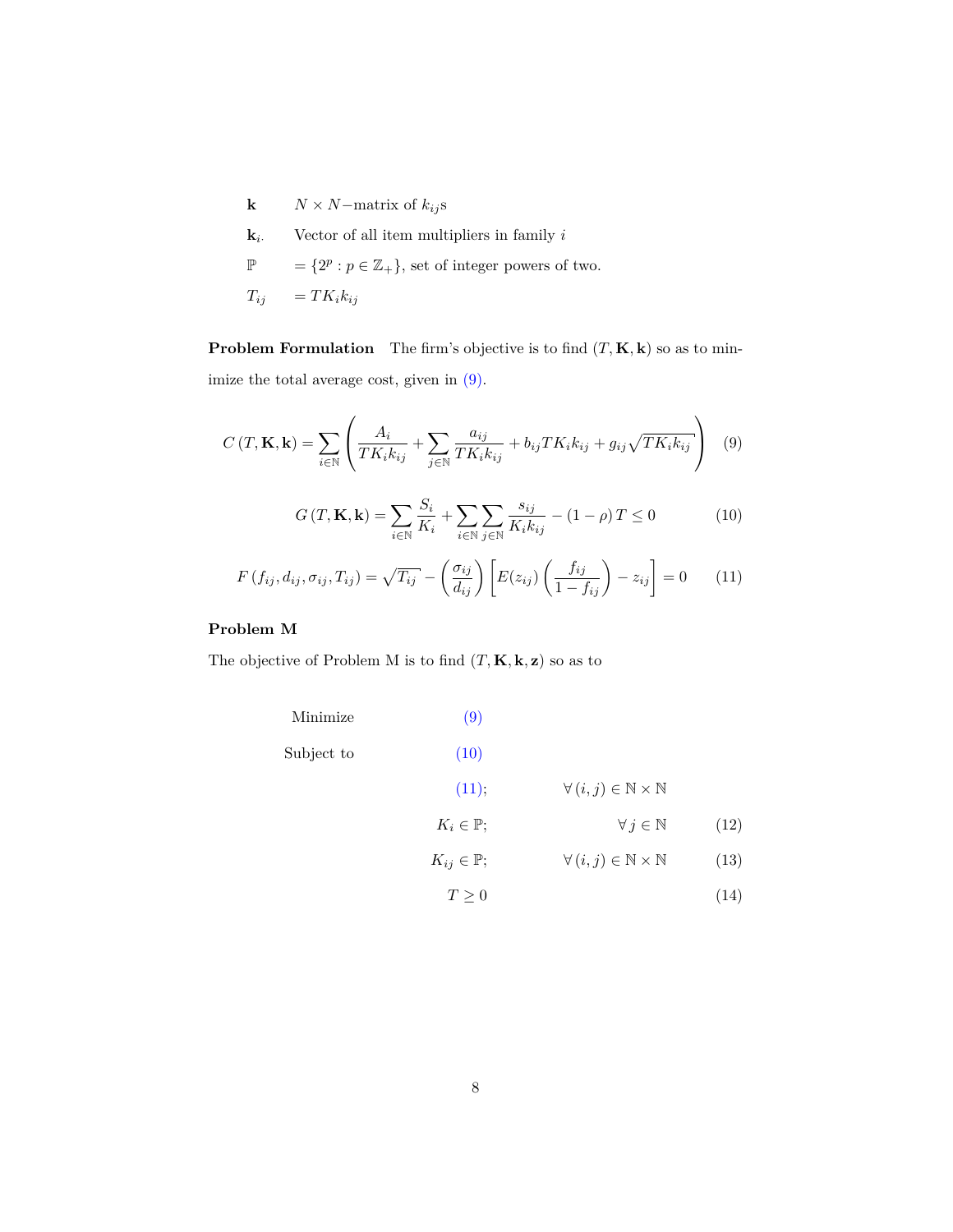where,

$$
b_{ij} = \frac{1}{2} h_{ij} d_{ij} (1 - \rho)
$$
 (15)

<span id="page-9-0"></span>
$$
g_{ij} = \begin{cases} h_{ij} z_{ij} \sigma_{ij} & \text{if } z_{ij} \ge 0\\ \frac{1}{2} h_{ij} z_{ij} \sigma_{ij} & \text{otherwise} \end{cases}
$$
(16)

Constraint  $(10)$  is a necessary feasibility condition. To ensure that the safety stock quantities are set to levels that satisfy the required fill rate for each item, we require that the identity in  $(11)$  be enforced by making it a constraint. The Constraints in  $(12)$  and  $(13)$  require that the family and item multipliers be integer-powers-of-two (IPOT). While a strictly positive value of *T* is sought, the strict inequality can be written as a weak one as shown in  $(14)$  without loss of accuracy.

The continuous relaxation and solution proporties are analagous to [\[1\]](#page-20-0). We now proceed to the solution procedure.

# <span id="page-9-1"></span>**3 The Multiple Family Algorithm**

The steps for solving Problem F are

- 1. solve Problem S  $n^2$  times; for each item  $(i, j) \in \mathbb{N} \times \mathbb{N}$  run
	- *•* [Algorithm 1,](#page-11-0) and
	- *•* [Algorithm 2](#page-12-0)
- 2. employ [Algorithm 3](#page-13-0)  $n^2$  times; for each family  $i \in \mathbb{N}$ 
	- *•* find the KKT points of the continuous relaxation of Problem F
	- select the KKT point,  $m^*$ , with the lowest objective value,  $c_i^{m^*}$  ( $x_i^*$ ,  $\mathbf{y}^*$ ). −  $\sum_{i \in \mathbb{N}} c_i^{m^*} (x_i^*, \mathbf{y}^*)$  is a lower bound for Problem F.
- 3. employing [Algorithm 4,](#page-14-0) execute the multi-family roundoff algorithm to
	- compute  $n^2$  trial values of  $(T, \mathbf{K}, \mathbf{k})$
	- select the cost minimizing  $(T^*, \mathbf{K}^*, \mathbf{k}^*)$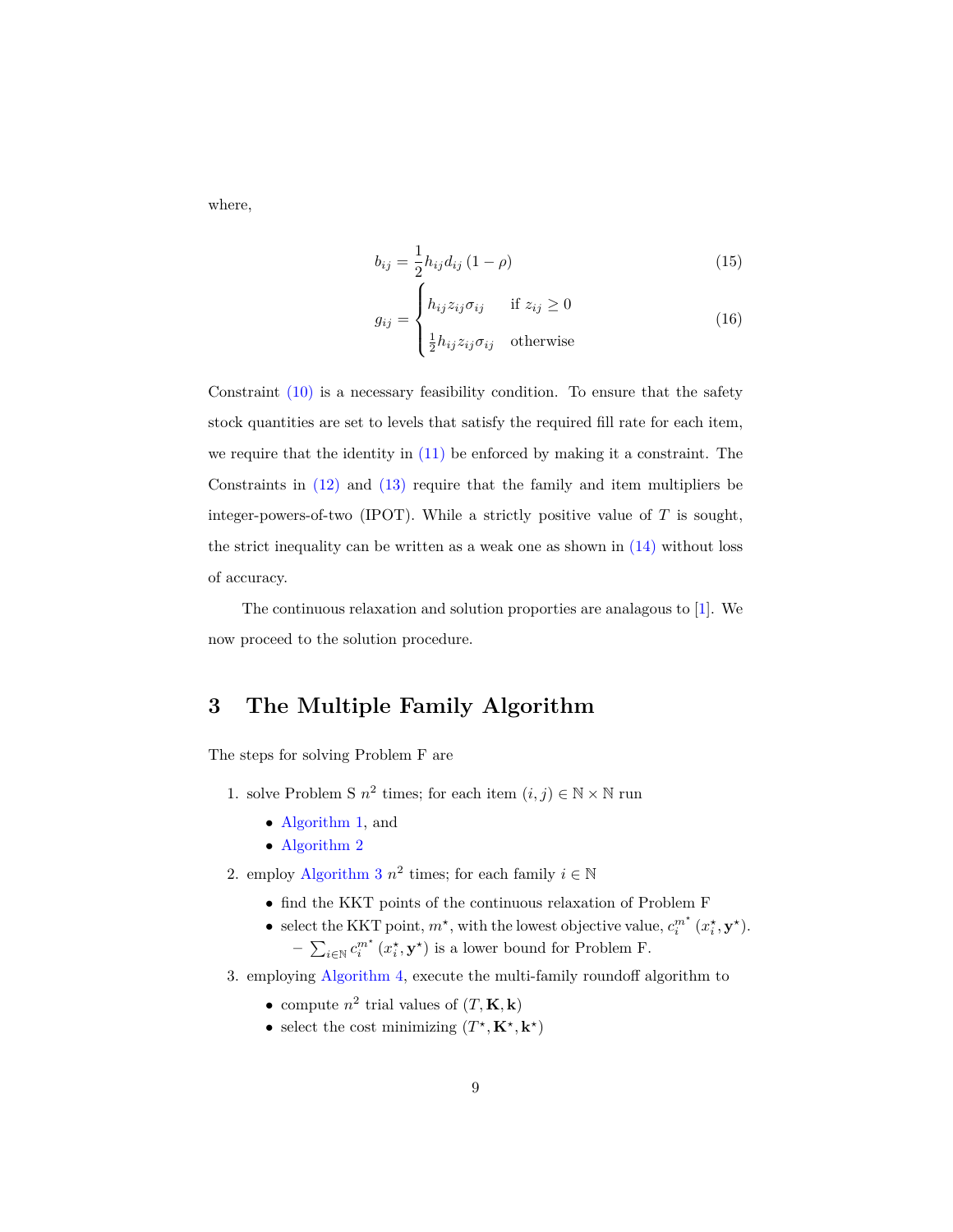For a tolerance of  $\epsilon = 0.0001$ , [Algorithm 1](#page-11-0) usually requires five to seven iterations to provide an answer. For a tolerance of  $l = 0.0001$ , [Algorithm 2](#page-12-0) will solve problem S in *n* iterations, where *n* is the smallest integer satisfying the inequality in [\(17\)](#page-10-0) [\[3\]](#page-20-2).

<span id="page-10-0"></span>
$$
(0.618)^{n-1} \le \frac{l}{b-a} \tag{17}
$$

For fill-rates of 92% and higher,  $n = 24$ . Below 92%,  $n = 23$ . The partial expectation in  $(4)$  can be expressed as follows  $[2]$ :

$$
E(z) = \phi(z) - zF(z)
$$
\n(18)

where,

- $\phi(z)$  Standard normal p.d.f. evaluated at *z*
- $\Phi(z)$  Area under the standard normal curve to the left of  $z$
- $F(z)$  Area under the standard normal curve to the right of *z*; that is  $F(z) = 1 - \Phi(z)$

The Newton-Raphson Method employs  $f(z)$  and  $f'(z)$  using [\(19\)](#page-10-1) and [\(20\).](#page-10-2)

<span id="page-10-1"></span>
$$
f(z) = \left[ \left( \frac{f}{1-f} \right) E(z) - z \right] \left( \frac{\sigma}{d} \right) - \sqrt{t}
$$
 (19)

<span id="page-10-2"></span>
$$
f'(z) = \left[ -\left(\frac{f}{1-f}\right)F(z) - 1 \right] \left(\frac{\sigma}{d}\right)
$$
 (20)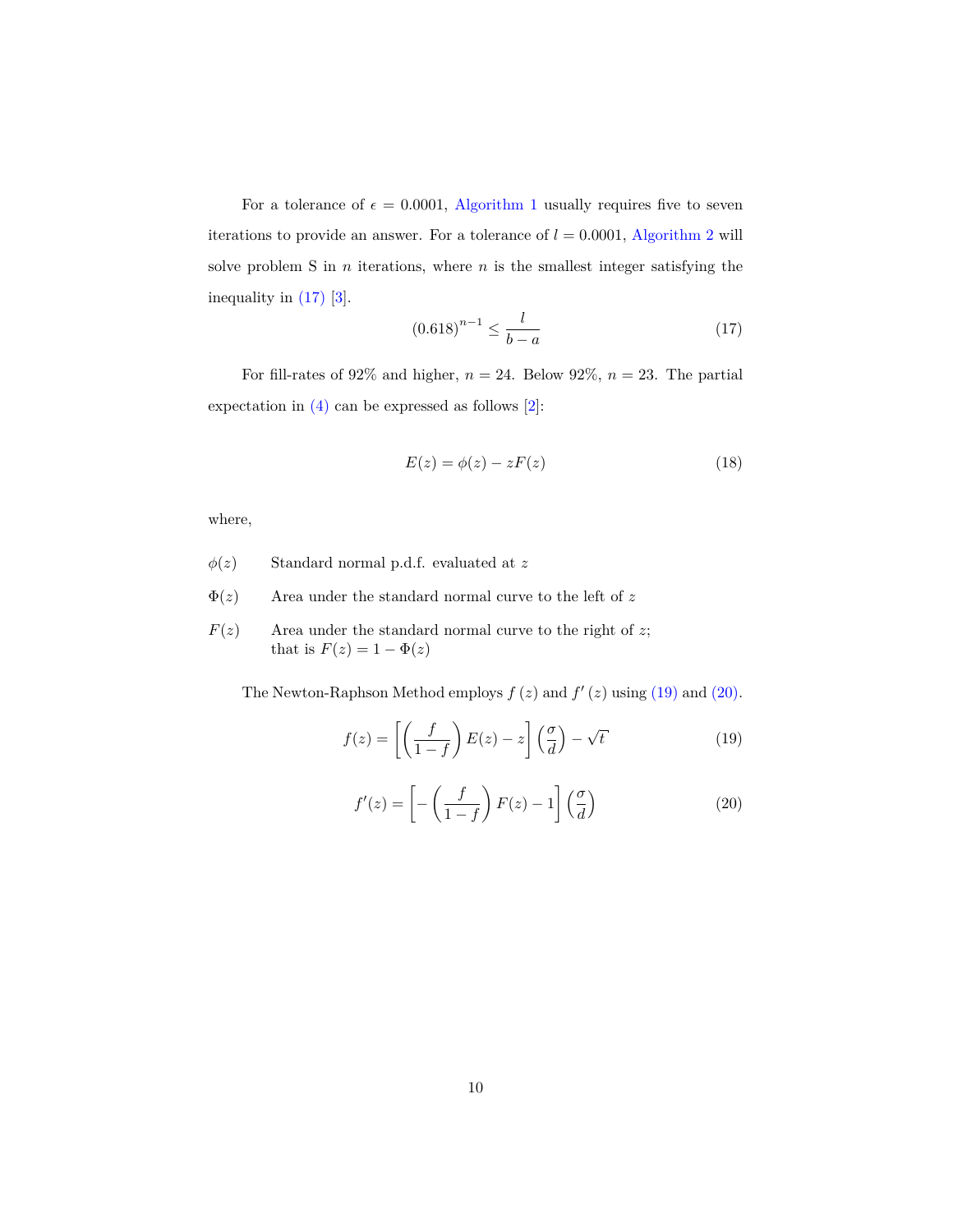<span id="page-11-0"></span>**Algorithm 1** Procedure to find  $z_t^f$  using the Newton-Raphson Method

## **Require:**

 $f,d,\sigma$  //item preperties, subcripts supressed *t* //to find  $z_0^f$  set  $t = 0$ 1: **Initialize**  $\epsilon \leftarrow 0.0001$  $z_0 \leftarrow 3$ **Begin Newton-Raphson Method** 2:  $z_1 \leftarrow z_0 - \frac{f(z_0)}{f'(z_0)}$ 3: **while**  $|z_1 - z_0| > \epsilon$  **do** 4:  $z_0$  ←  $z_1$ 5:  $z_1 \leftarrow z_0 - \frac{f(z_0)}{f'(z_0)}$ <br>6: **end while** 7:  $z_t^f \leftarrow z_1$ 8: **return**  $z_t^f$ **End**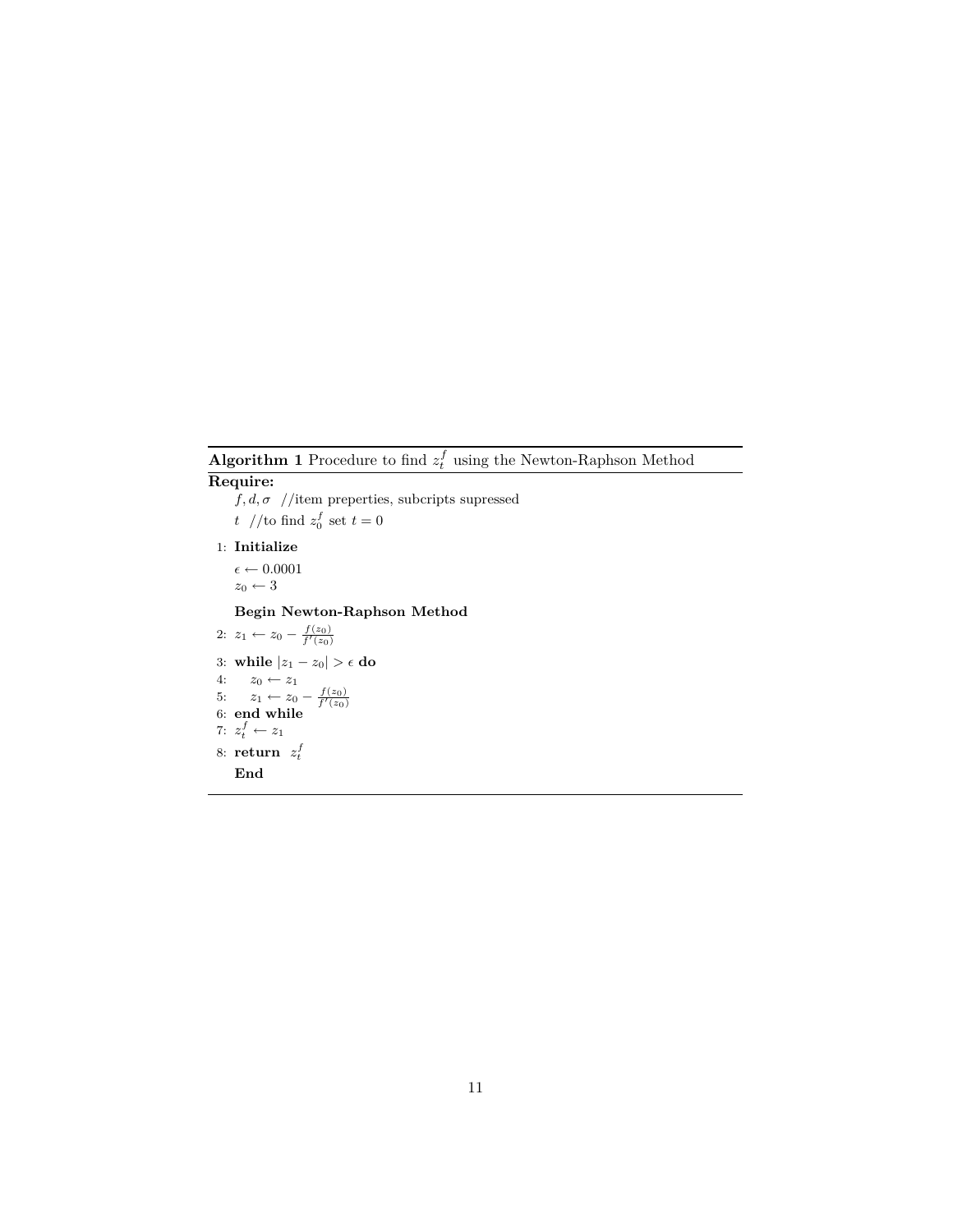<span id="page-12-0"></span>**Algorithm 2** Solution Procedure for the Single Item Problem

**Require:** *β* ←  $\frac{\sqrt{5}-1}{2}$  *α* ← 1 − *β ε* ← 0*.*0001  $(z_a^0, z_b^0)$  ←  $(-3, z_0^f)$ **Equations** 1:  $z^* \leftarrow \frac{(z_a^k + z_b^k)}{2}$ 2 2:  $t^* \leftarrow \left(\frac{\sigma}{d}\right)^2 \left[E(z^*)\left(\frac{f}{1-f}\right)-z^*\right]^2$ **BEGIN** 3:  $(z_a^1, z_b^1) = (z_a^0, z_b^0)$ 4: **for** *k* = 1 to 24 **do** 5:  $\delta^k \leftarrow z_b^k - z_a^k$ *a*  $(\lambda^k, \mu^k) \leftarrow (z_b^k + \alpha \delta^k, z_b^k + \beta \delta^k)$  $\delta^k \leftarrow \mu^k - \lambda^k$  $6: \quad \textbf{if} \,\, \delta^k \leq \varepsilon \,\, \textbf{then}$ 7: **return**  $z^*$  and  $t^*$  //Using the equations in statements 1 & 2 **Stop: EXIT algorithm** 8: **else**  $\begin{aligned} 9 \colon \qquad t_\lambda^k \leftarrow \left( \frac{\sigma}{d} \right)^2 \left[ E(\lambda^k) \left( \frac{f}{1-f} \right) - \lambda^k \right]^2 \qquad \qquad t_\mu^k \leftarrow \left( \frac{\sigma}{d} \right)^2 \left[ E(\mu^k) \left( \frac{f}{1-f} \right) - \mu^k \right]^2 \end{aligned}$  $c\left(\lambda^{k}\right)\leftarrow\frac{s}{t_{\lambda}^{k}}+\frac{1}{2}hdt_{\lambda}^{k}+g_{\lambda}^{k}\sqrt{t_{\lambda}^{k}} \hspace{1.5cm} c\left(\mu^{k}\right)\leftarrow\frac{s}{t_{\mu}^{k}}+\frac{1}{2}hdt_{\mu}^{k}+g_{\mu}^{k}\sqrt{t_{\mu}^{k}}$ //use [\(16\)](#page-9-0) to compute  $g_{\lambda}^{k}$ *λ* //use [\(16\)](#page-9-0) to compute  $g^k_\mu$ 10:  $z_a^k, z_b^k$   $\leftarrow \begin{cases} (\lambda^k, z_b^k) & \text{if } c(\lambda^k) > c(\mu^k) \\ (k, k) & \text{if } k \end{cases}$  $(z_a^k, \mu^k)$  otherwise 11: **end if** 12: **end for** 13: **return**  $z^*$  and  $t^*$  //Using the equations in statement 1 & 2

**Stop: EXIT algorithm**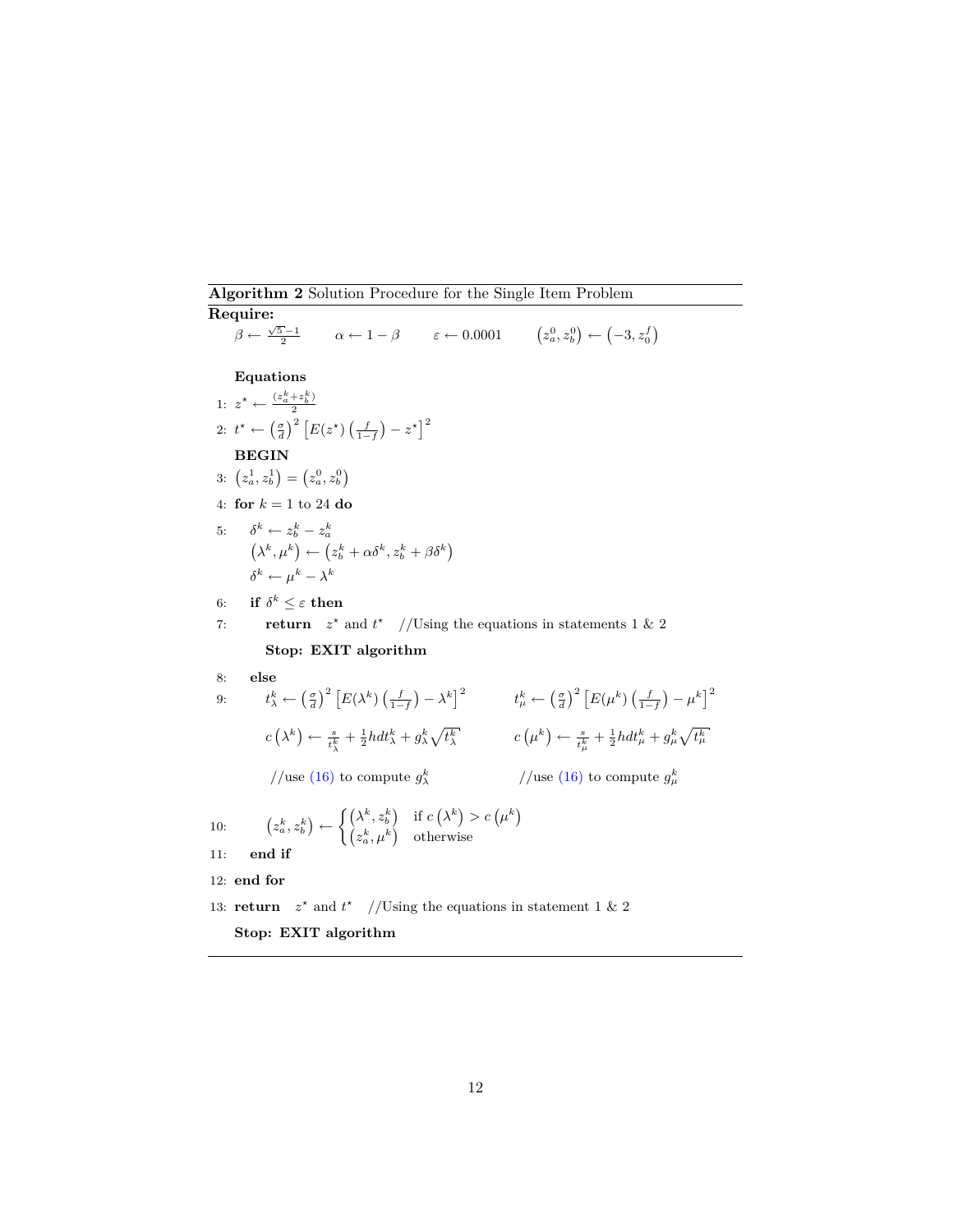### <span id="page-13-0"></span>**Algorithm 3** Find and Test KKT Points

## 1: **Initialize**

*∀j ∈* N*, y<sup>j</sup> ← t<sup>j</sup>*

reindex **y** so that  $y_1 \leq y_2 \leq y_n$ 

set  $M = \{m : \text{the solution produced in iteration } m \text{ is feasible}\} = \emptyset$ 

2: **Functions**

$$
3: c_m(t, \mathbf{y}) = \frac{\bar{a}_m}{t} + \bar{b}_m t + \sum_{j=m+1}^n \left( \frac{a_j}{y_j} + b_j y_j \right) + \sum_{j \in \mathbb{N}} \left( g_j \sqrt{y_j} \right)
$$

4: **for**  $m = 1$  to  $n$  **do** 

5:  $\bar{a}_m = A + a_1 + \cdots + a_m$ 

6:  $\bar{b}_m = b_1 + \cdots + b_m$ 

#### 7: **end for**

- 8: Compute  $(\bar{t}_1, \bar{z}_1)$  //Using [Algorithm 1](#page-11-0) and [Algorithm 2](#page-12-0)
- 9: **if**  $\bar{t}_1 \geq y_2$  **then**
- 10: Constraint (11) in [\[1\]](#page-20-0) is not satisfied; infeasible solution, not a KKT point.

11: **else**

- 12:  $t \leftarrow \bar{y}_1 \leftarrow \bar{t}_1$
- 13: M *← {*1*}*
- 14:  $\mathbb{C} \leftarrow c_1(t, \mathbf{y})$  //use the function in statement 3
- 15: **end if**
- 16: **for**  $m = 2$  to  $n$  **do**
- 17: Create dummy item  $m_0$  by duplicating item  $m$  and making one change:

18:  $a_m^0 = \bar{a}_m$ 

- 19: Compute  $(t_m^0, z_m^0)$  for the dummy item //Using [Algorithm 1](#page-11-0) and [Algorithm 2](#page-12-0)
- 20: Compute  $(\bar{t}_m, \bar{z}_1, \ldots, \bar{z}_m)$  //Using [Algorithm 2](#page-12-0) and [Algorithm 5](#page-15-0)
- 21: **if**  $\bar{t}_m < y_{m+1}$  then
- 22: **for**  $j = 1$  to  $m$  **do**
- 23:  $t \leftarrow \bar{y}_j \leftarrow \bar{t}_j$
- 24: **end for**
- 25:  $\mathbb{M} \leftarrow \{m\}$
- 26:  $\mathbb{C} \leftarrow c_m(t, \mathbf{y})$  //use the function in statement 3
- 27: //When  $\bar{t}_m$  >=  $y_{m+1}$ , Constraint (11) in [\[1\]](#page-20-0) is not satisfied; infeasible solution, not a KKT point.
- 28: **end if**
- 29: **end for**
- 30: **return**  $m^* = \argmin \mathbb{C} = \{c_m(t, \mathbf{y}) : (t, \mathbf{y}) \text{ is a KKT point}\}$ *m∈*M **Stop: EXIT algorithm**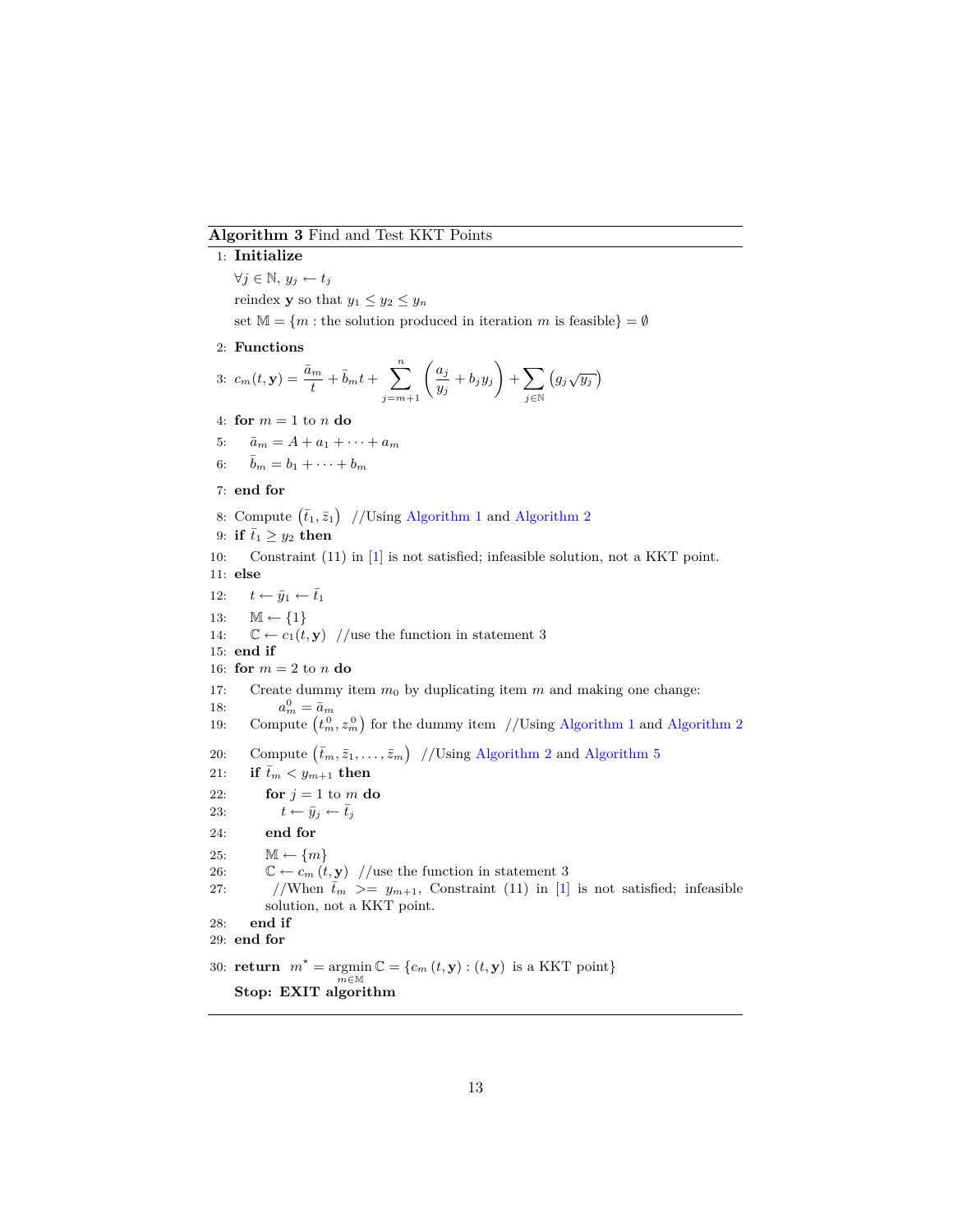<span id="page-14-0"></span>**Algorithm 4** Multi-Family Roundoff Algorithm

1: **Data**  $(t^{\star}, \mathbf{y}^{\star})$ 2: **Initialize** *γ* ← *t*<sup>\*</sup> //Begin Roundoff Procedure 3: **for** (*i, j*) *∈* N *×* N **do** 4: Find  $t^{ij}$  and  $\pi^{ij} \in \mathbb{Z}_+ \ni y_{ij} = t^{ij} 2^{\pi^{ij}}$  and  $t^{ij} \in [\gamma, 2\gamma)$ 5: **end for** 6: Add a subscript *h* to  $t^{ij}$  and  $\pi^{ij} \ni t^{ij}_h \leq t^{ij}_{h+1}$ 7: **for**  $\phi = 1$  to  $n^2$  **do** 8:  $\pi_{\phi}^{ij} \leftarrow \begin{cases} \pi_{h}^{ij} - 1 & \text{if } h \leq \phi \\ \pi_{i}^{ij} & \text{otherwise} \end{cases}$  $\pi_h^{ij}$  otherwise 9:  $k_{\phi}^{ij} \leftarrow 2^{\pi_{ij}^{\phi}}$ 10: **for**  $j = 1$  to *n* **do** 11: Compute  $z_{ij}^{\phi}$  using [Algorithm 1](#page-11-0) 12: **end for** 13: *t*  $\frac{\star}{\phi} = \operatorname*{argmin}_{t_{\phi}}$  $= c(t^*_{\phi}, k_{\phi})$ 14: **end for**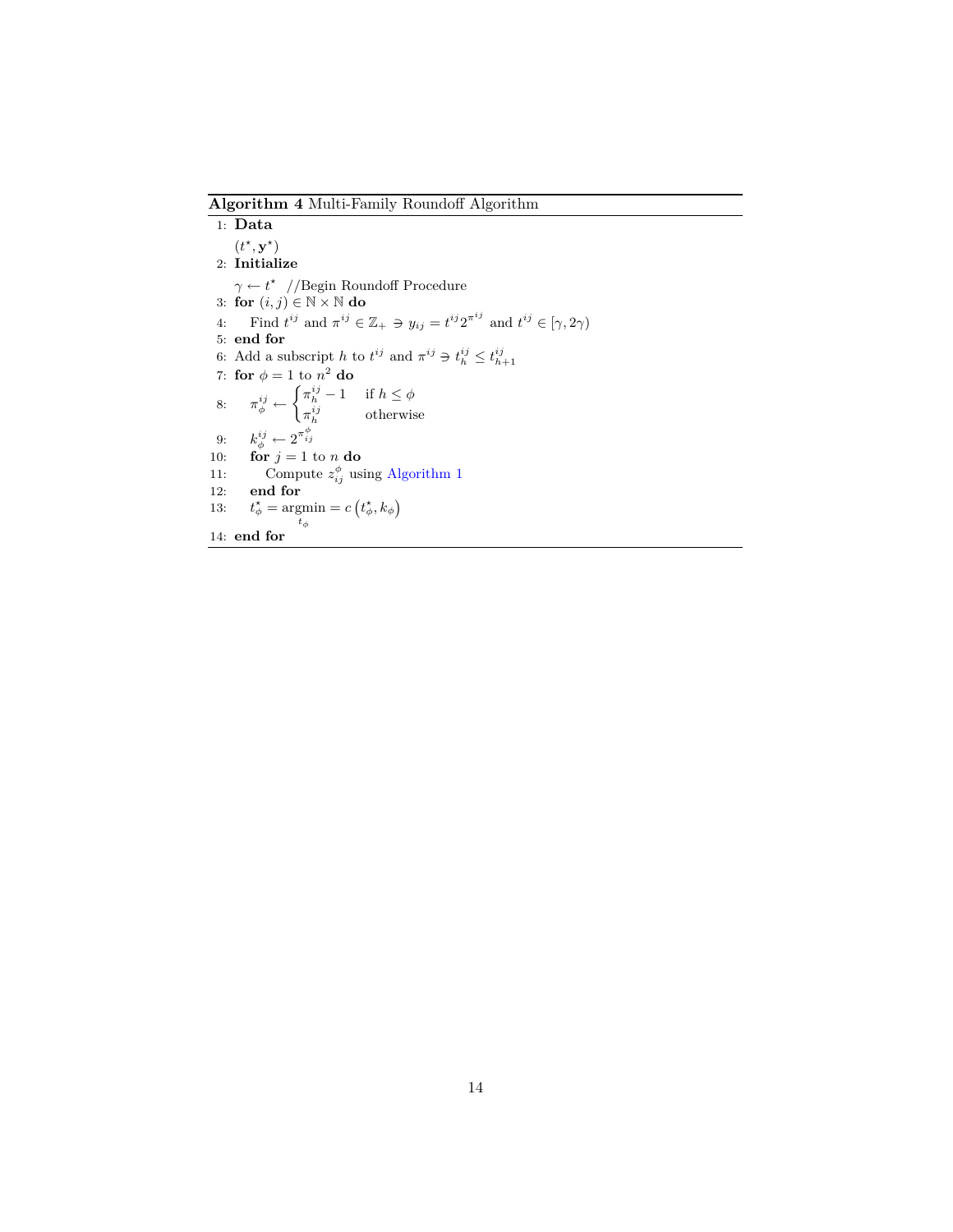<span id="page-15-0"></span>**Algorithm 5** Golden Section Search along *t*

**Require:**  $(t_a^0, t_b^0) \leftarrow (t_m^0, y_1)$  $\delta^0 = t_b^0 - t_a^0$  $\varepsilon \leftarrow 0.0001$  $\omega = 1$ *√*<sub>5</sub> −1</sub>  $\alpha \leftarrow 1 - \beta$ **Compute** *ω***, the required number of iterations** 1: while  $0.618^{(\omega-1)} > \frac{\varepsilon}{\delta^0}$  do 2:  $\omega \leftarrow \omega + 1$ 3: **end while**  $4: (t_a^1, t_b^1) \leftarrow (t_a^0, t_b^0)$ 5: **for**  $k = 1$  to  $\omega$  **do** 6:  $\delta^k \leftarrow t_b^k - t_a^k$ 7:  $\left(\lambda^k, \mu^k\right) \leftarrow \left(t_a^k + \delta^k \alpha, t_b^k + \delta^k \beta\right)$ 8:  $\delta^k \leftarrow \mu^k - \lambda^k$ 9: **if**  $\delta^k \leq \varepsilon$  **then** 10:  $t_a^{k+1}, t_b^{k+1}$   $\left(\lambda^k, \mu^k\right)$ 11: **else** 12:  $c^{\lambda^k} \leftarrow \frac{\bar{a}_m}{\lambda} + \bar{b}_m \lambda$ 13:  $c^{\mu^k} \leftarrow \frac{\bar{a}_m}{\mu} + \bar{b}_m \mu$ 14: **for**  $j = 1$  to  $m$  **do** 15: compute  $z_{\lambda^k}^f$  using [Algorithm 1](#page-11-0) compute z  $\mu^k \leftarrow e^{\mu^k} + g_i^{\mu^k} \sqrt{\mu^k}$ <br> *p*  $c^{\lambda^k} \leftarrow c^{\lambda^k} + g_j^{\lambda^k}$  $\sqrt{\lambda^k}$  *c*  $j^{\mu^k} \sqrt{\mu^k}$ 16: **end for** 17:  $\left(t_a^{k+1}, t_b^{k+1}\right) \leftarrow \begin{cases} \left(\lambda^k, z_b^k\right) & \text{if } c_\lambda^k > c_\mu^k\ \left(z_a^k, \mu^k\right) & \text{otherwise} \end{cases}$ 18: **end if** 19: **end for** 20:  $t_m^* = (t_a^{k+1} + t_b^{k+1})/2$ 21:  $c_m^* = \frac{\bar{a}_m}{t_m^*} + \bar{b}_m t_m^*$ 22: **for**  $j = 1$  to  $m$  **do** 23: compute  $z_{t_m^*}^f$  using [Algorithm 1](#page-11-0) 24:  $c_m^* \leftarrow c_m^* + g_j^*$ √ $t_m^*$ 25: **end for** 26: **return**  $t_m^*$  and  $c_m^*$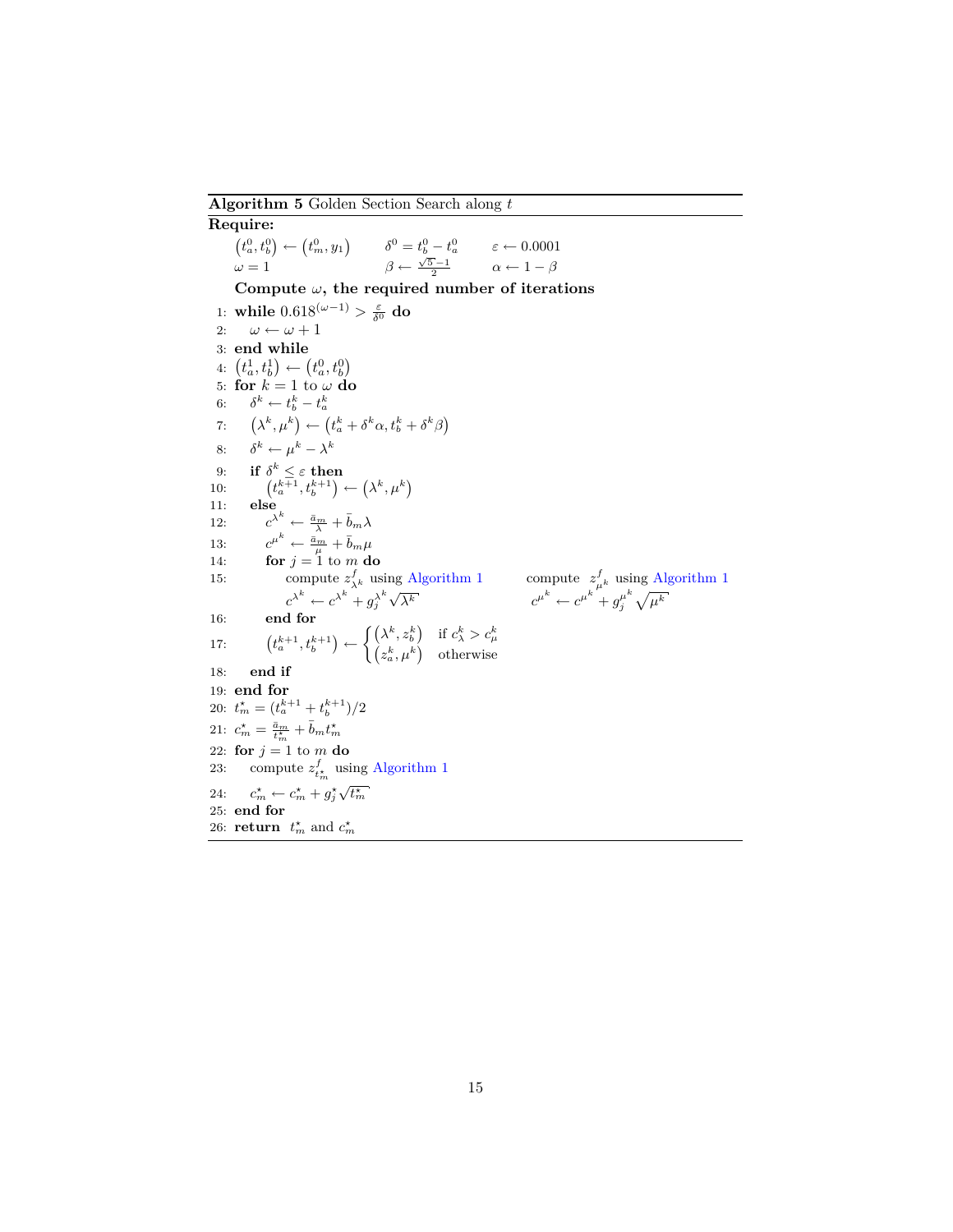# **4 Example**

Algorithm F is illustrated with an example. In this example, a facility produces five families, each with five items. The time unit was arbitrarily chosen to be one week. The data were generated from the uniformly distributed parameters in [Table 1.](#page-16-0)

<span id="page-16-0"></span>

| Parameter                         | <b>Distribution</b>            |
|-----------------------------------|--------------------------------|
| Family setup time (weeks)         | U(0.015, 0.025)                |
| Family setup cost $(\$)$          | $\overline{U(500,1000)}$       |
| Item setup time (weeks)           | $\overline{U(0.0042, 0.0125)}$ |
| Item setup cost $(\$)$            | $\overline{U(100, 500)}$       |
| Item holding cost $(\$)$          | $\overline{U(0.10, 1.25)}$     |
| Item demand mean (units)          | U(1000, 2, 500)                |
| Item demand standard deviation    | U(0.60, 0.90)                  |
| $(\%$ of demand mean)             |                                |
| Item production rate (units/week) | U(50,000,200,000)              |
| Item fill rate $(\%)$             | U(0.95, 0.9999)                |

Table 1: Contributions of the Literature and this Paper

**Example 1.**

$$
\mathbf{S} = \begin{bmatrix} 0.0243 & 0.0249 & 0.0210 & 0.0236 & 0.0182 \end{bmatrix}
$$

$$
\mathbf{A} = \begin{bmatrix} \$967 & \$643 & \$634 & \$712 & \$559 \end{bmatrix}
$$

$$
\mathbf{S} = \begin{bmatrix} 0.0110 & 0.0047 & 0.0106 & 0.0044 & 0.0121 \ 0.0120 & 0.0086 & 0.0060 & 0.0118 & 0.0125 \ 0.0109 & 0.0123 & 0.0078 & 0.0118 & 0.0118 \ 0.0095 & 0.0056 & 0.0104 & 0.0117 & 0.0114 \ 0.0118 & 0.0113 & 0.0104 & 0.0081 & 0.0045 \end{bmatrix}
$$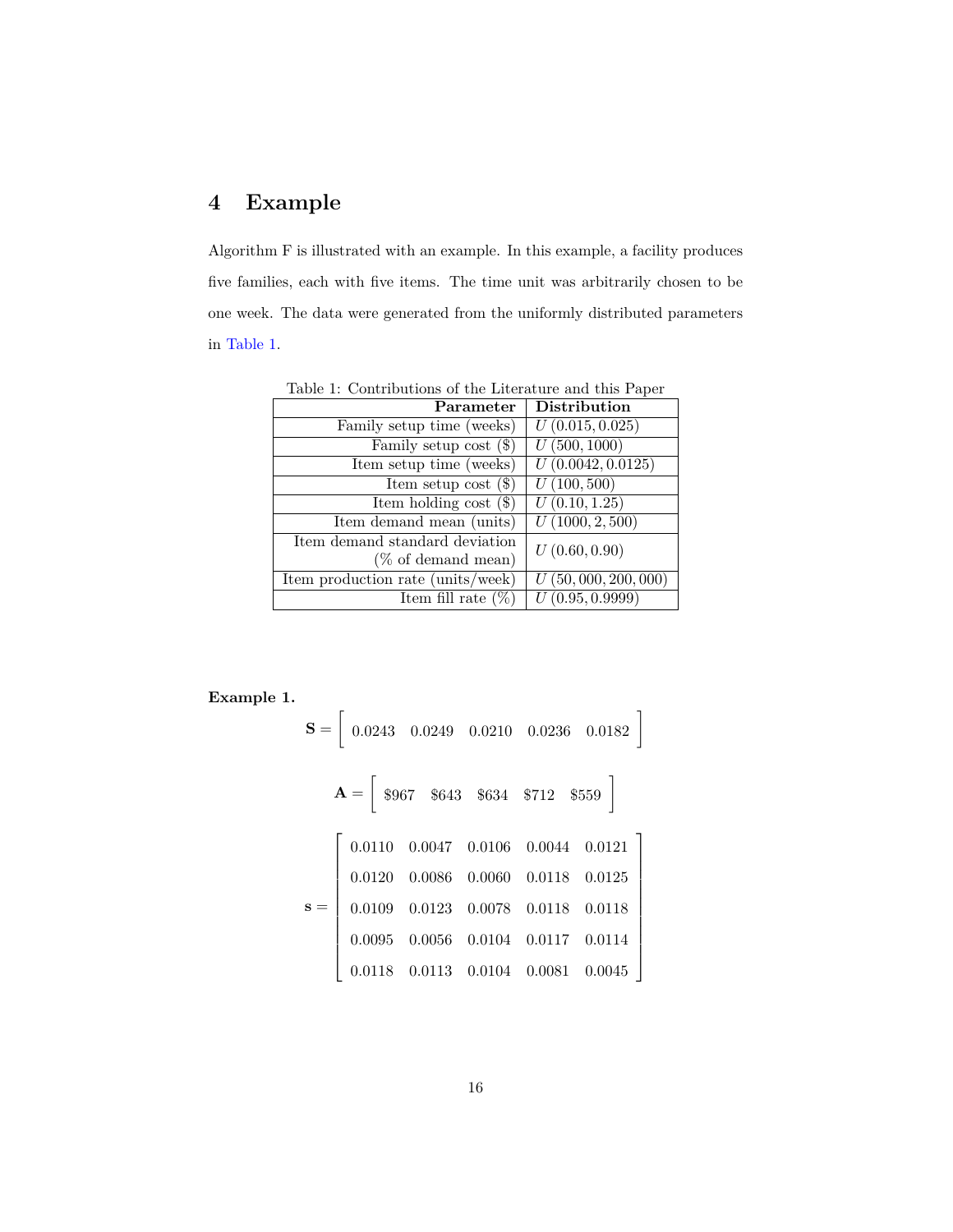|                | \$286  | \$389                           | \$398       | \$477  | \$163  |  |
|----------------|--------|---------------------------------|-------------|--------|--------|--|
|                | \$368  |                                 | \$292 \$229 | \$328  | \$302  |  |
| $h =$          | \$330  |                                 | \$475 \$499 | \$340  | \$489  |  |
|                | \$180  | \$181                           | \$296       | \$204  | \$294  |  |
|                | \$194  | \$306                           | \$396       | \$171  | \$379  |  |
|                |        |                                 |             |        |        |  |
|                | \$0.17 | \$0.25                          | \$0.39      | \$1.09 | \$1.22 |  |
|                | \$0.48 | \$0.54                          | \$0.67      | \$0.51 | \$0.22 |  |
| $a =$          | \$1.19 | \$0.46                          | \$0.25      | \$1.22 | \$0.15 |  |
|                |        | $$1.03$ $$0.16$ $$1.06$ $$0.52$ |             |        | \$0.20 |  |
|                | \$0.71 | \$1.25                          | \$0.54      | \$0.50 | \$0.53 |  |
|                |        |                                 |             |        |        |  |
|                | 1,084  | 1,629                           | 1,999       | 1,248  | 1,267  |  |
|                | 1,140  | 1,708                           | 2,190       | 2,342  | 2,383  |  |
| $\mathbf{d} =$ |        | $1,471 \quad 2,180$             | 1,541       | 1,251  | 1,362  |  |
|                |        |                                 |             |        |        |  |

|  |  | $\mathbf{d} = \left[ \begin{array}{cccc} 1,140 & 1,708 & 2,190 & 2,342 & 2,383 \\ 1,471 & 2,180 & 1,541 & 1,251 & 1,362 \\ 1,156 & 1,049 & 1,141 & 1,711 & 2,317 \\ 1,655 & 2,392 & 2,213 & 1,378 & 1,689 \end{array} \right]$ |  |
|--|--|--------------------------------------------------------------------------------------------------------------------------------------------------------------------------------------------------------------------------------|--|
|  |  |                                                                                                                                                                                                                                |  |
|  |  |                                                                                                                                                                                                                                |  |

1

1

 $\overline{1}$ 

|            |        | 912.94 1, 128.57 1, 384.11 1, 057.80 1, 021.33                        |        |
|------------|--------|-----------------------------------------------------------------------|--------|
|            |        | 746.81  1, 430.45  1, 869.60  1, 796.31  2, 143.03                    |        |
| $\sigma =$ |        | 915.11  1,613.20  1,273.69  870.07                                    | 895.79 |
|            | 845.27 | 695.17 1,017.89 1,402.85 1,762.08                                     |        |
|            |        | $1,091.80 \quad 1,783.18 \quad 1,791.56 \qquad 954.95 \quad 1,023.16$ |        |

|                |                                            |                                  | $77,992\quad 193,190 \quad \  \  96,706 \quad \  148,305 \quad \  136,860$ |         |
|----------------|--------------------------------------------|----------------------------------|----------------------------------------------------------------------------|---------|
|                |                                            |                                  | 85, 259 156, 193 116, 702 57, 720 146, 190                                 |         |
| $\mathbf{p} =$ | 62, 443 179, 797 118, 258 92, 120 192, 021 |                                  |                                                                            |         |
|                |                                            | $168, 194$ $166, 679$ $141, 044$ | 73,565                                                                     | 59,973  |
|                | $72,447$ 187, 138 64, 699                  |                                  | 142, 463                                                                   | 60, 164 |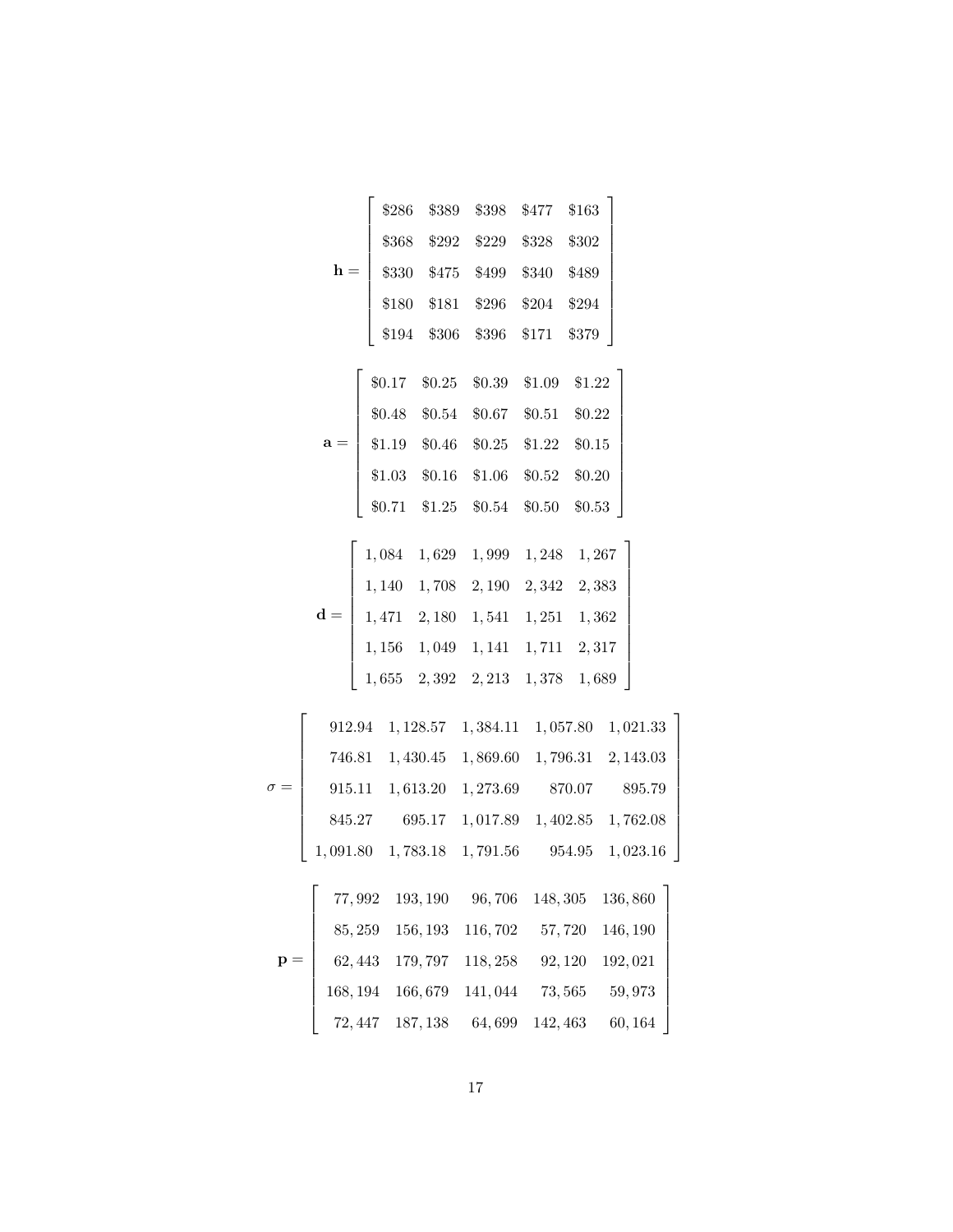|       |  | $0.9507 \quad 0.9848 \quad 0.9796 \quad 0.9780 \quad 0.9611$ |  |
|-------|--|--------------------------------------------------------------|--|
|       |  | $0.9891\quad 0.9663\quad 0.9929\quad 0.9990\quad 0.9536$     |  |
| $f =$ |  | $0.9901$ $0.9971$ $0.9590$ $0.9553$ $0.9514$                 |  |
|       |  | $0.9820$ $0.9917$ $0.9638$ $0.9846$ $0.9513$                 |  |
|       |  | $0.9954 \quad 0.9989 \quad 0.9612 \quad 0.9804 \quad 0.9885$ |  |

Computation results are shown using two procedures (a) We first use algorithm F as given in *§*[3,](#page-9-1) next (b) we apply the multi-family algorithm to the corresponding deterministic problem with demand means used as demand rates. Once the solution is obtained, we add safety stocks and compute their costs.

| Algorithm                  | ∗                                                                   | $(2)^{1}$                                     |  |  |
|----------------------------|---------------------------------------------------------------------|-----------------------------------------------|--|--|
| Total average cost         | $TC=46, 904.71$                                                     | 49, 481.40                                    |  |  |
| % Difference               |                                                                     | 5.49%                                         |  |  |
| Total average              | \$6,435.15                                                          | \$3,771.36                                    |  |  |
| Family setup cost          |                                                                     |                                               |  |  |
| Total average              | \$11,003.05                                                         | \$7,863.53                                    |  |  |
| Item setup cost            |                                                                     |                                               |  |  |
| Total average              | \$8,038.05                                                          |                                               |  |  |
| working stock holding cost |                                                                     | \$11,634.89                                   |  |  |
| Total average              | \$21,428.46                                                         |                                               |  |  |
| safety stock holding cost  |                                                                     | \$26, 211.62                                  |  |  |
| Basic period length        | $T* = 0.323$                                                        | 0.932                                         |  |  |
| Family multipliers         | $K^* =$<br>$\mathfrak{D}$<br>$\mathfrak{D}$<br>2                    | 1                                             |  |  |
|                            | $\overline{2}$<br>1<br>1<br>1                                       | $\mathfrak{D}$<br>$\mathbf{1}$                |  |  |
|                            | $\overline{2}$<br>$\overline{2}$<br>4<br>$\overline{2}$<br>1        | 1<br>1<br>$\mathbf{1}$<br>1                   |  |  |
| Item multipliers           | $k^* =$<br>$\mathbf{1}$<br>1<br>$\overline{2}$<br>$\mathbf{1}$<br>1 | 1<br>1<br>$\mathfrak{D}$<br>1<br>$\mathbf{1}$ |  |  |
|                            | $\mathbf{1}$<br>$\mathbf{1}$<br>$\mathbf{1}$<br>1                   | 1<br>$\mathbf{1}$<br>1<br>1                   |  |  |
|                            | 1<br>2                                                              | 2<br>1                                        |  |  |

Table 2: Computation results of the Fill Rate Algorithm

\*(1) Multi-family algorithm

 $**(2)$  Deterministic multi-family with safety stocks computed at the end

Using algorithm F, which considers safety stock costs explicitly, resulted in cost savings of 5.49% over algorithm (2). This represents annual savings of \$133*,* 988*.*33 over algorithm (2). The average cost savings over 50 randomly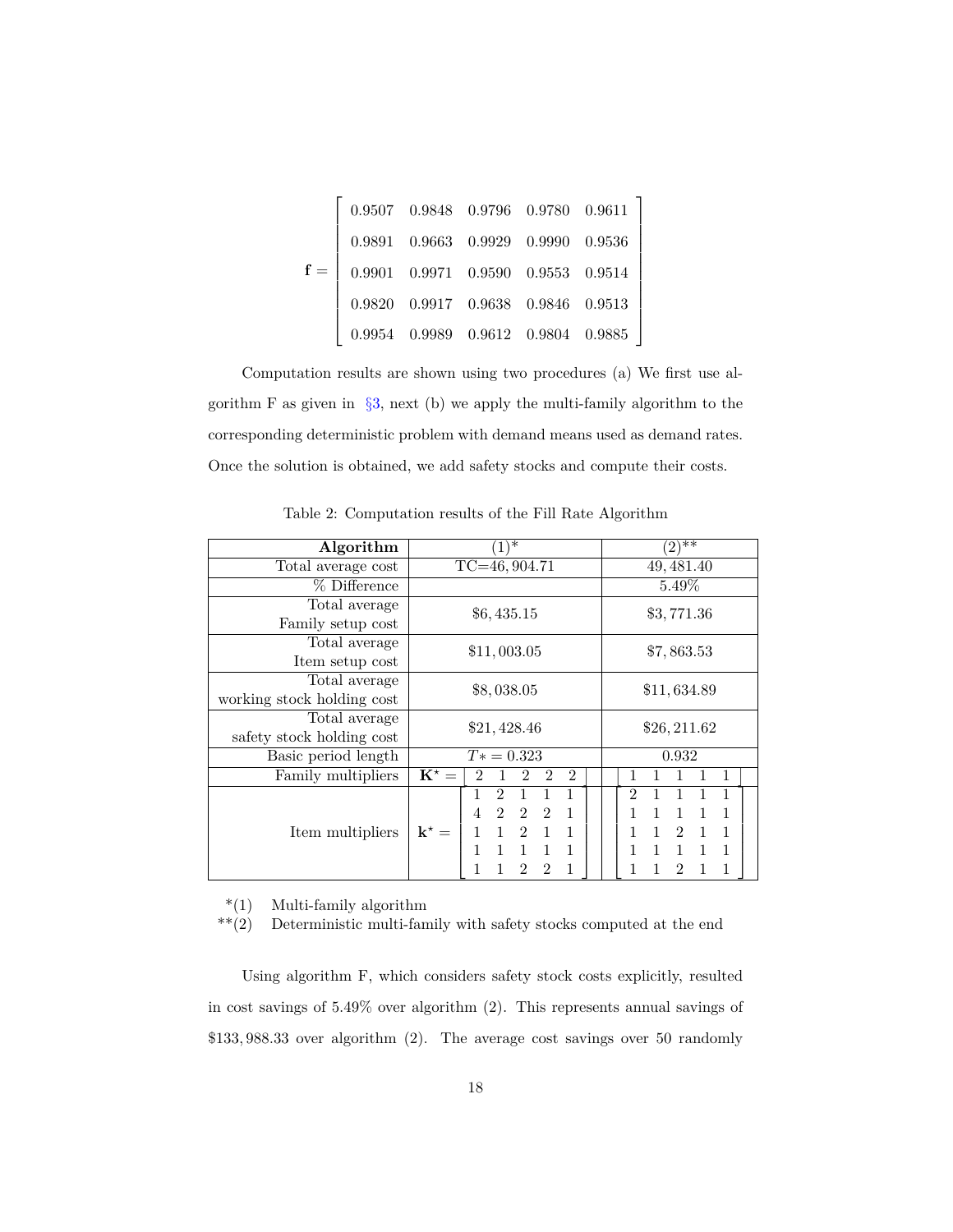generated problems with the distribution of parameters given above were 4.27% over algorithm (2). This represents annual dollar savings of \$139*,* 075*.*87. The solution performance was, on average, 0.9997% above the lower bound, with a standard deviation of 0.5571% and a maximum of 2.2565%.

Algorithm F generated solutions whose basic period length was, on average,  $62.16\%$  smaller than that of algorithm  $(2)$ , consistent with the trends in practice whereby reductions in working stock and safety stock levels and their associated costs drive lot sizes to be smaller and production to be more frequent.

## **5 Summary**

In this technical note, we have extended the Multiple Family Economic Lot Scheduling Problem to explicitly include the consideration of safety stocks for a fill rate criterion. We exploited a number of properties of the problem to develop an efficient solution procedure. The form of our solution is a basic period cyclic schedule, with item multipliers restricted to integer-powers-of-two. We solved a representative set of sample problems using our procedure, and compared the results to a solution procedure that ignored the safety stock costs. Our results exhibited total costs typically 4.27% lower than the alternative procedure.

There are a number of directions for future research on the MFELSP-SS for fill rates. There is compelling reason to believe that, unlike the multi-family algorithm–which solves the MFELSP-SS for service level, algorithm F may very well produce solutions that favor longer basic periods over algorithm  $(2)$ . This is because the safety factor is a decreasing function of the cycle time. Consequently, safety stock levels begin to decrease with increasing cycle time. Computational studies to investigate this and the impact of other parameters on the algorithm's performance would be useful.

Another useful study would be a computational study that compares the